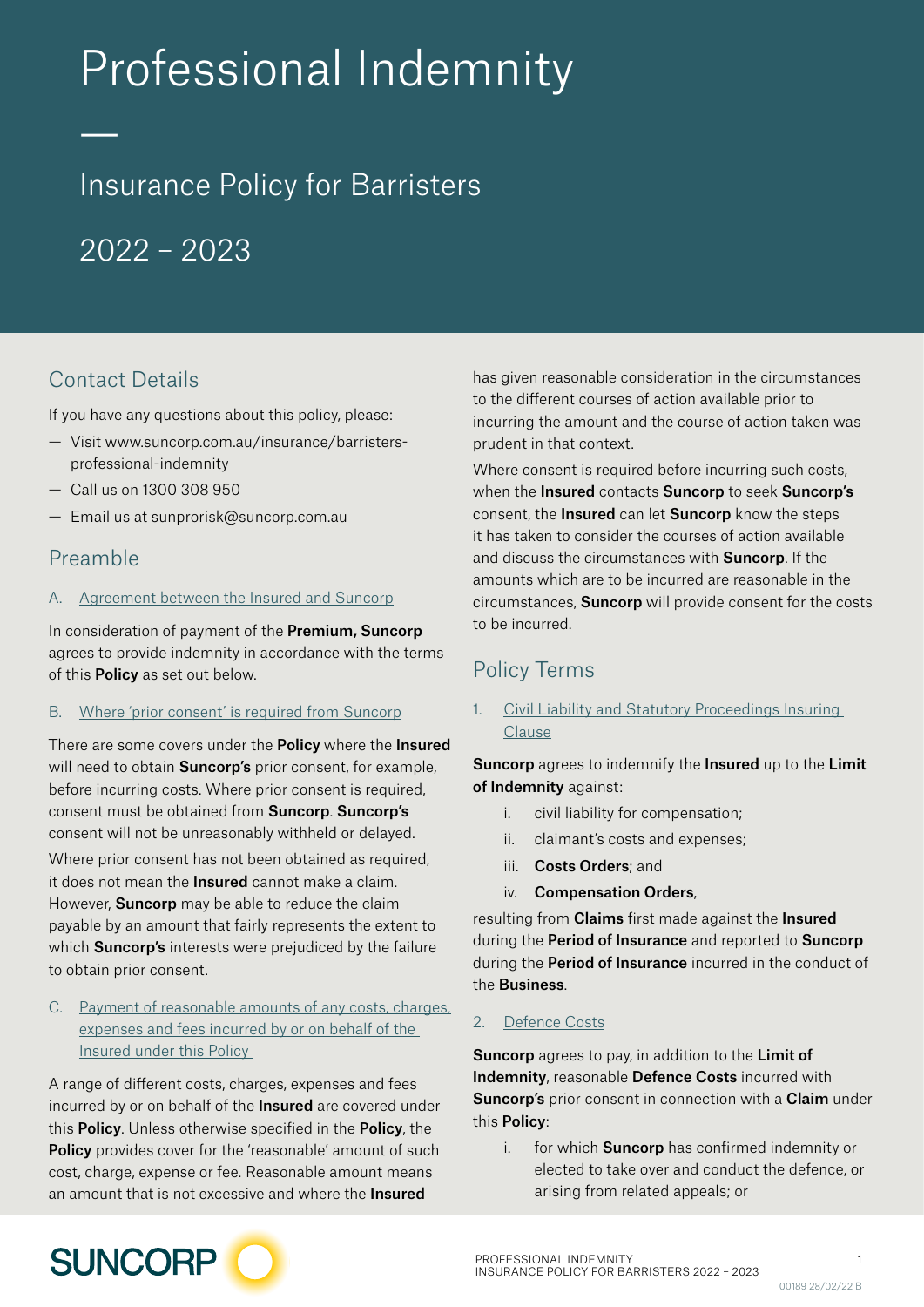ii. where **Suncorp** is liable to indemnify the Insured following judgment, final adjudication or settlement of such **Claim**.

Provided that if a payment greater than the Limit of Indemnity has to be made to dispose of a Claim, the liability of **Suncorp** for **Defence Costs** shall be such proportion thereof as the Limit of Indemnity bears to the amount paid to dispose of the **Claim**.

#### 3. Clarification

For the sake of clarity, the indemnity provided to the **Insured** by the insuring clause of this **Policy** includes cover for the following:

#### *3.1 Defamation*

**Claims** by any person for defamation.

#### *3.2 Consumer Protection Legislation*

Claims for civil liability for compensation against the **Insured** resulting from breach of a statutory duty under the Competition and Consumer Act 2010 (Cth), Corporations Act 2001 (Cth), National Consumer Credit Protection Act 2009 (Cth) or similar legislation enacted for the protection of consumers, within any Australian jurisdiction including any amendment, consolidation, reenactment, replacement or successor of such legislation, to the extent that such **Claims** are not otherwise subject to any exclusion in this Policy.

#### 4. Extensions

The following extensions to this **Policy** are included automatically. Each extension is subject to all the terms of this **Policy**, unless otherwise expressly varied by the extension. The inclusion of these extensions does not increase the Limit of Indemnity.

#### *4.1 Advancement of Costs*

Suncorp agrees to advance reasonable Defence Costs and reasonable **Inquiry Costs**, incurred by **Suncorp** or the **Insured** with **Suncorp's** prior consent, as they are incurred and prior to the final adjudication of a Claim.

If and to the extent that the **Insured** is not entitled to coverage under the terms and conditions of this Policy, then **Suncorp** will cease to advance such costs and any amounts previously advanced shall be repaid to **Suncorp**.

Suncorp may not refuse to advance reasonable Defence Costs or reasonable Inquiry Costs by reason only that **Suncorp** considers that the conduct referred to in exclusions 5.2 'Fraud and Dishonesty' or 5.11 'Intentional Damage' has occurred, until such conduct is established by a formal written admission by the relevant **Insured** or

final, non-appealable adjudication of a judicial or arbitral tribunal (other than in a proceeding brought by **Suncorp**).

#### *4.2 Automatic Reinstatement – Limit of Indemnity*

Suncorp agrees to reinstate the Limit of Indemnity for such amount, as may be paid by **Suncorp** in respect of any Claim or Claims, so that following each Claim the Policy remains in force during the Period of Insurance for the Limit of Indemnity, provided that the liability of Suncorp shall not exceed the Limit of Indemnity in respect of any one **Claim**.

#### *4.3 Loss of Documents*

Suncorp agrees to indemnify the Insured for Claims arising from the loss of any **Documents** (including but not limited to **Documents** which are the property of the Insured) which have been destroyed, damaged, lost or mislaid and, after diligent search, cannot be found provided that:

- i. the discovery of such loss of **Documents** occurred during the Period of Insurance and was notified in writing to Suncorp during the Period of Insurance;
- ii. such indemnity shall be limited to the costs, charges and expenses of whatsoever nature incurred by the Insured in replacing and/ or restoring such **Documents** and any claim for such costs, charges and expenses shall be supported by bills and/or accounts which shall be subject to approval by a competent person nominated by **Suncorp** with the approval of the Insured;
- iii. such indemnity shall be limited to the loss of any Documents:
	- a. which were in the physical custody or control of the **Insured** or any other person to whom the Insured entrusted, lodged or deposited such **Documents** in the ordinary course of business; and
	- b. which occurred within the territorial limits of the Commonwealth of Australia or the Dominion of New Zealand.

The **Excess** shall not be applicable to this extension.

#### *4.4 Dishonesty of Employees*

Notwithstanding exclusion 5.2 'Fraud and Dishonesty', Suncorp agrees to indemnify the Insured for Claims resulting from any fraudulent or dishonest act or omission by any **Employees** provided that:

i. the **Insured** did not participate in or condone such fraudulent or dishonest act or omission;

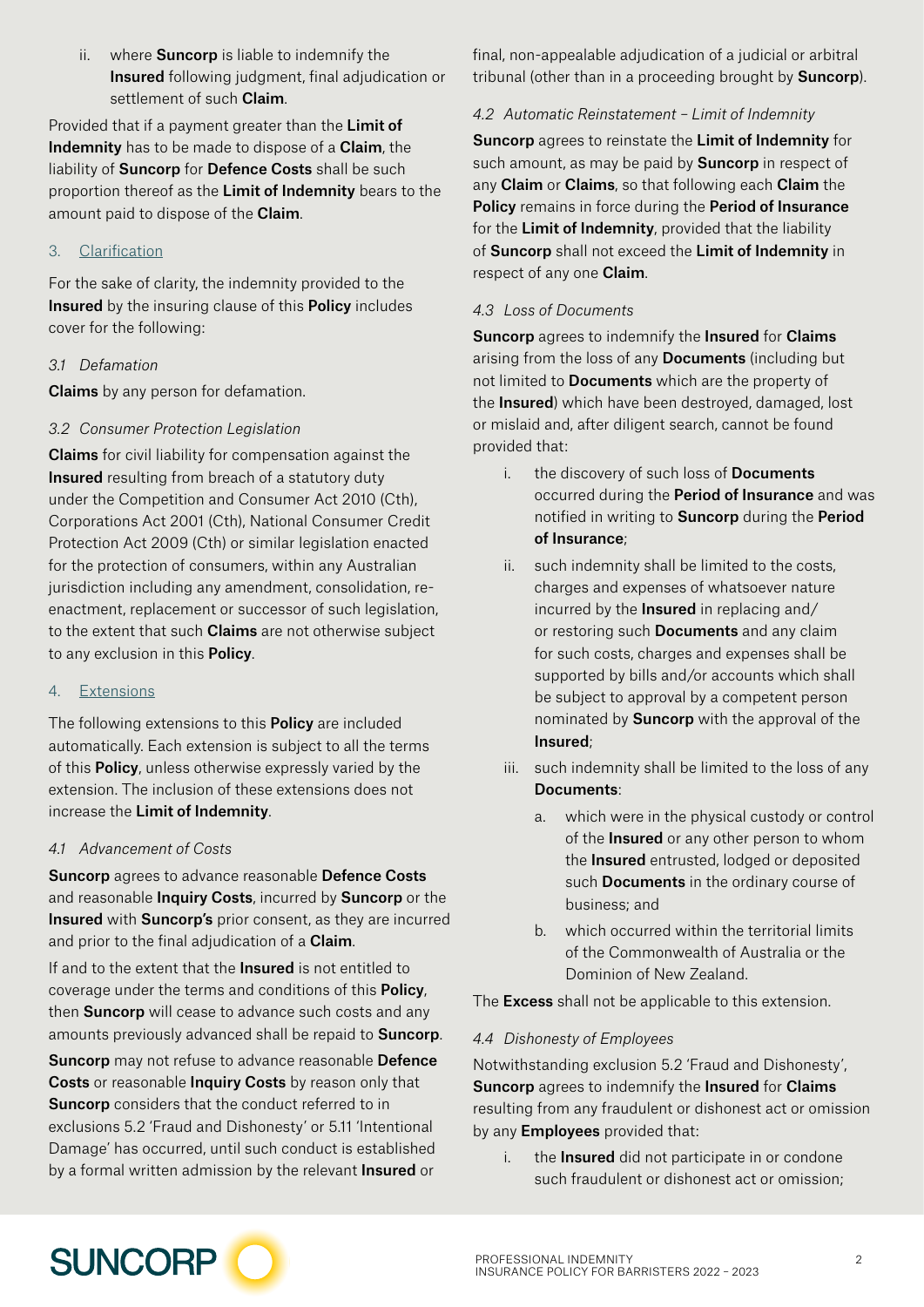- ii. the **Insured** had no knowledge of the fraudulent or dishonest act or omission prior to it being committed;
- iii. the **Insured** notifies **Suncorp** as soon as is reasonably possible upon becoming aware of the fraudulent or dishonest act or omission; and
- iv. any indemnity provided under this extension shall not extend to any **Claim** for loss of money, negotiable instruments, bearer bonds or coupons, stamps, bank or currency notes.

#### *4.5 Estates and Legal Representatives*

**Suncorp** agrees to provide indemnity for any **Claim** made against the estate, heirs, legal representatives or assigns of any **Insured** who is deceased, incompetent, insolvent or bankrupt provided that such persons and Claims shall be subject to the terms of this Policy.

#### *4.6 Director of a Clerk Company*

**Suncorp** agrees to indemnify the **Insured** who is a director of a company which operates as a Barristers' Clerk, for any **Claim** for professional negligence arising out of the **Insured's** performance as such director in respect of the company's activities as a Barrister's Clerk.

#### *4.7 Run Off Cover*

In the event that the **Insured** dies during the **Period of** Insurance or within one week of the expiry thereof, or becomes a Retired Insured, then Suncorp agrees to indemnify such deceased Insured's estate or Retired Insured up to the Limit of Indemnity:

- 1. against:
	- a. civil liability for compensation;
	- b. claimant's costs and expenses;
	- c. Costs Orders; and
	- d. Compensation Orders,

resulting from any **Claim** first made against; and

2. under extension 4.9 'Inquiry Costs', for Inquiry Costs arising out of any Notice first received by,

such deceased Insured's estate or Retired Insured and reported to **Suncorp** after the date of death or the Retirement Date incurred in the conduct of the Business, provided that:

- i. such **Claim** is first made, or such **Notice** is first received, and reported to **Suncorp** during the period of seven (7) years from the date of death or the Retirement Date;
- ii. such indemnity shall only apply in respect of any act, error or omission occurring prior to the date of death or the Retirement Date; and

iii. any executor or administrator of such deceased Insured's or Retired Insured's estate shall be subject to the terms of this **Policy**.

#### *4.8 Continuous Cover*

#### Where the Insured:

- i. first became aware of facts or circumstances that might give rise to a **Claim** or **Notice**, prior to the Period of Insurance; and
- ii. had not notified **Suncorp** or the **Company** of such facts or circumstances prior to the **Period** of Insurance in accordance with s40(3) of the Insurance Contracts Act 1984 (Cth),

then exclusion 5.1 'Prior or Pending Claims / Circumstances' will not apply to any notification during the **Period of Insurance** of any **Claim** or **Notice** resulting from such facts or circumstances, provided that:

- a. there is an absence of fraudulent non-compliance with the Insured's duty of disclosure and an absence of fraudulent misrepresentation by the **Insured** in respect of such facts or circumstances;
- b. the **Insured** has been continuously insured. without interruption at the time of the notification of the Claim or Notice to Suncorp, under a professional indemnity insurance policy for barristers issued by Suncorp or the Company and was insured by Suncorp or the Company at the time when the Insured first became aware of such facts or circumstances; and
- c. Suncorp may reduce its liability under the Policy to the extent of any prejudice Suncorp may suffer in connection with the **Insured's** failure to notify the facts or circumstances giving rise to a **Claim** or **Notice** prior to the Period of Insurance.

With respect to this clause, **Suncorp** will not be liable to indemnify an Insured under this Policy if Suncorp or the Company had accepted facts or circumstances that might give rise to a **Claim** or **Notice** in a previous period of insurance.

#### *4.9 Inquiry Costs*

Suncorp will indemnify the Insured up to the Limit of Indemnity for reasonable Inquiry Costs incurred with Suncorp's prior consent provided that:

- i. the **Notice** is first received by the **Insured** and notified to Suncorp during the Period of Insurance;
- ii. such **Notice** arises from conduct allegedly

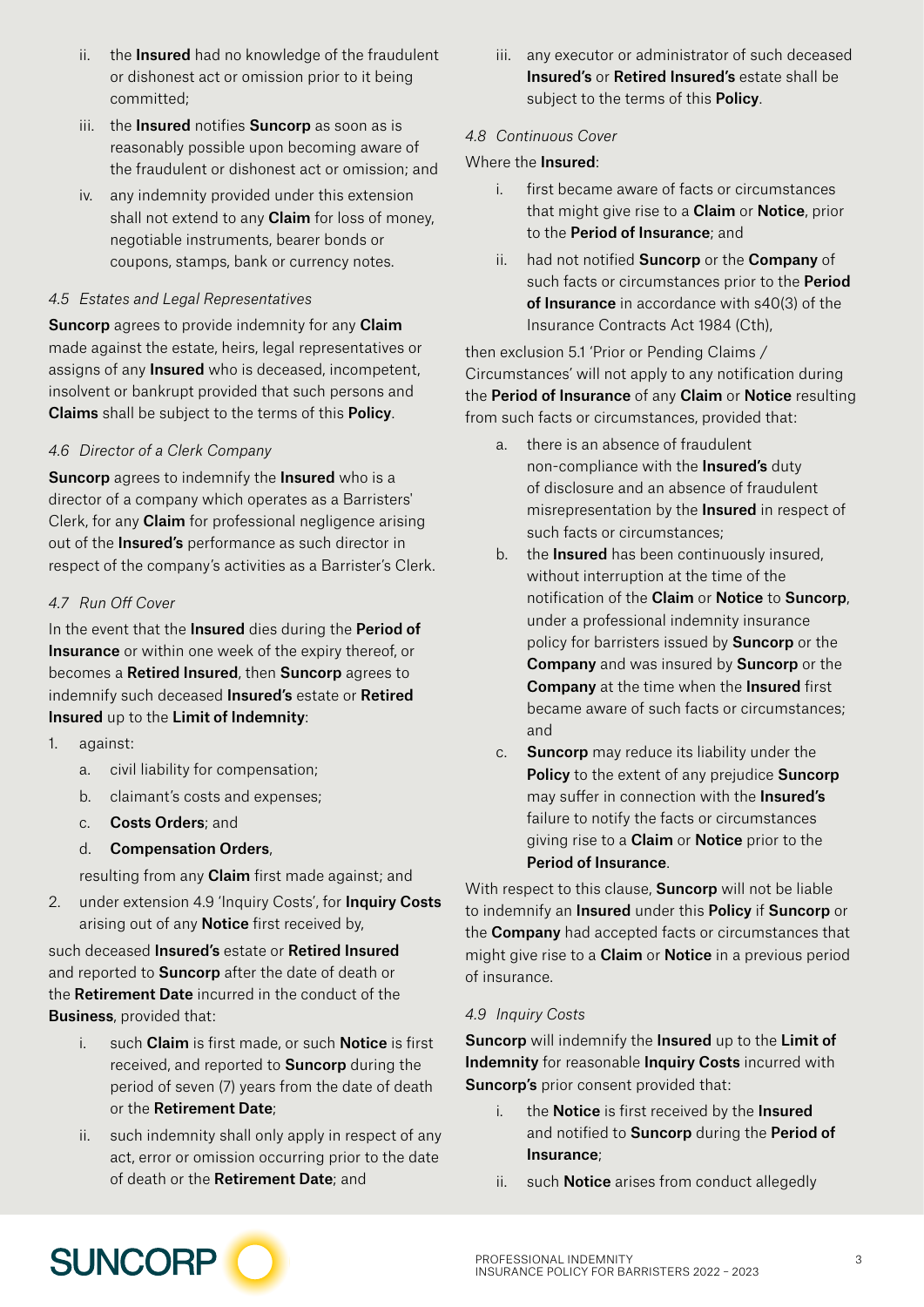committed by the **Insured** in connection with the **Business**; and

iii. all wages, salaries or fees of the **Insured** including overtime are excluded from this indemnity.

#### 5. Exclusions

Suncorp shall not be liable to indemnify the Insured or any other person in respect of:

#### *5.1 Prior or Pending Claims / Circumstances*

#### any Claim or Notice:

- i. first made against the Insured prior to the Period of Insurance;
- ii. arising from any matter disclosed or notified to any insurer (including **Suncorp** and the Company) prior to the Period of Insurance as either a **Claim** or **Notice**, or circumstances which may give rise to a **Claim** or **Notice** against the Insured;
- iii. arising from circumstances of which the Insured had become aware prior to the Period of Insurance and which the Insured knew, or a reasonable person in the Insured's professional position ought reasonably to have known, to be circumstances which may give rise to a Claim or Notice; or
- iv. arising from any matter which gives rise to a Claim or Notice or circumstances which may give rise to a **Claim** or **Notice** against the **Insured**, prior to the **Insured** obtaining a practising certificate as a barrister only; or

#### *5.2 Fraud and Dishonesty*

any Claim or Notice based upon, attributable to, or in consequence of:

- i. any dishonest, fraudulent, criminal or malicious act, error or omission of the **Insured**; or
- ii. any wilful or intentional breach of any statute, regulation, contract or legal duty by the **Insured**,

other than as provided for in extension 4.4 'Dishonesty of Employees'; or

#### *5.3 Assumed Obligation*

any **Claim** or **Notice** based upon, attributable to, or in consequence of any liability, duty or obligation:

- i. under a contractual term, warranty or guarantee (unless liability would have existed regardless of the contractual term, warranty or guarantee);
- ii. assumed by the **Insured** outside the normal conduct of the Business; or

iii. in circumstances where the **Insured** has conducted the **Business** pursuant to any agreement or understanding by which the **Insured** has surrendered or waived any right of contribution or indemnity, to which the Insured would otherwise have been entitled at law;

unless the prior agreement of **Suncorp** is obtained; or

#### *5.4 Fines and Penalties*

any Claim or Notice for punitive, aggravated, multiple or exemplary damages, or fines or penalties imposed by law, including but not limited to civil penalties; or

#### *5.5 Occupier's Liability*

any Claim or Notice based upon, attributable to, or in consequence of any occupation or ownership of any real property by the Insured; or

#### *5.6 Trading Debts*

any Claim or Notice based upon, attributable to, or in consequence of any trading debt incurred by the Insured or any guarantee or warranty given by the **Insured** in connection with a debt; or

#### *5.7 Bodily Injury and Property Damage*

any Claim or Notice based upon, attributable to, or in consequence of:

- i. **Bodily Injury** of any person, other than a **Claim** for breach of professional duty in the conduct of the Business; or
- ii. loss of or damage to tangible property (other than Documents); or

#### *5.8 Insurer's Right of Recovery*

any Claim or Notice in respect of which the Insured has at any time by deed or agreement foregone, excluded or limited any right to contribution, recovery or indemnity from any person, unless the agreement of **Suncorp** was obtained beforehand; or

#### *5.9 Directors and Officers' Liability*

any Claim or Notice based upon, attributable to, or in consequence of the Insured being a director or officer of a body corporate whilst acting in that capacity, except as more specifically provided under extension 4.6 'Director of a Clerk Company'; or

#### *5.10 Employers Liability*

any **Claim** or **Notice** based upon, attributable to, or in consequence of the Insured's liability as an employer; or

#### *5.11 Intentional Damage*

any Claim or Notice based upon, attributable to, or in

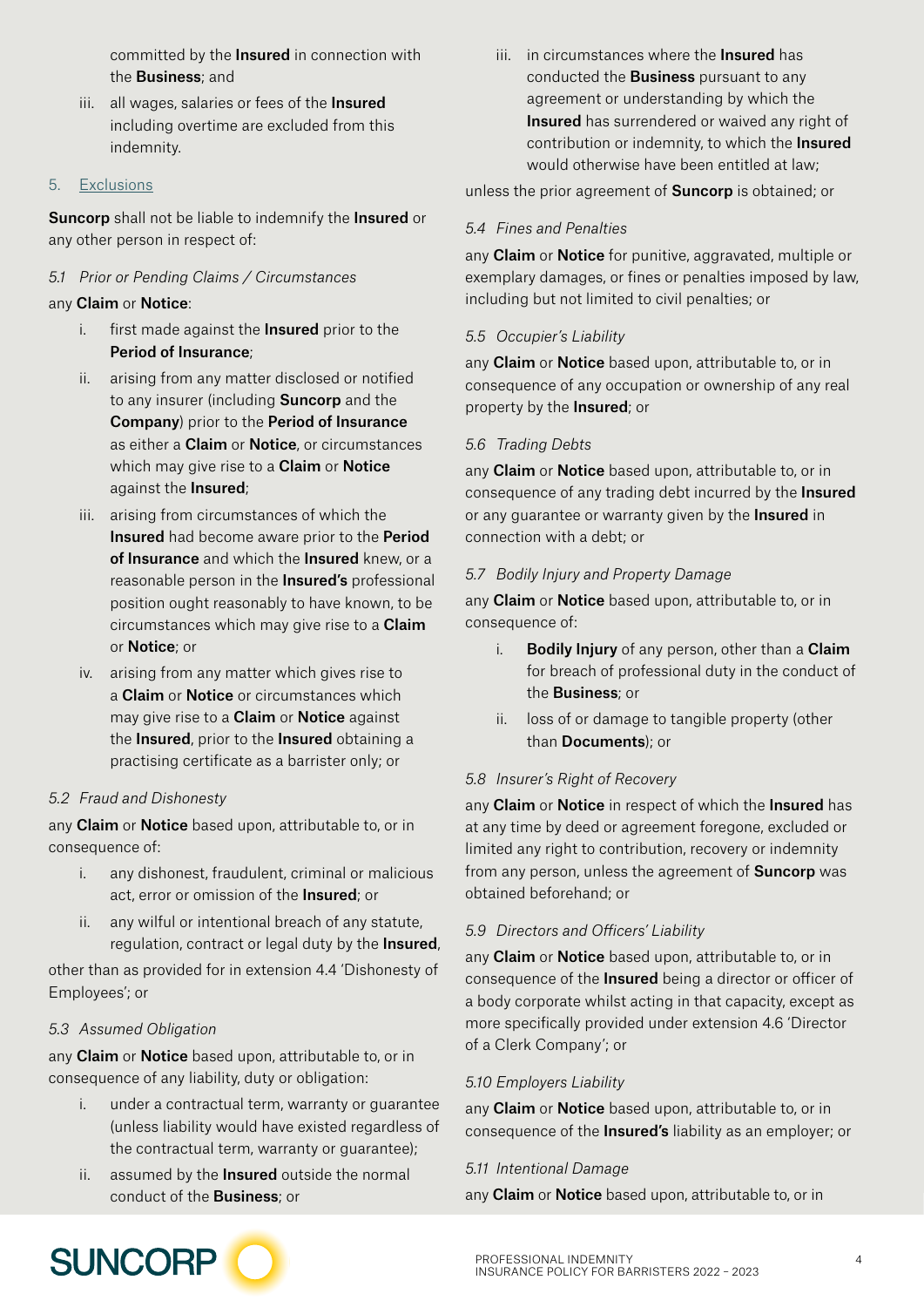consequence of acts, errors or omissions by the **Insured** with the intention of causing a third party loss, damage or injury, or with reckless disregard for the consequences; or

#### *5.12 Related Parties*

any **Claim** or **Notice** by or in connection with any company, trust or other legal entity:

- i. which is operated or controlled by the Insured or the Insured's Employees, nominees or trustees; or
- ii. in which the **Insured** has a direct or indirect financial interest; or

#### *5.13 Professional Fees*

the payment or refund of professional fees or charges billed by the **Insured** (by way of damages or otherwise).

#### 6. General Conditions

#### *6.1 Limit of Indemnity*

Subject to the application of extension 4.2 'Automatic Reinstatement – Limit of Indemnity', the maximum liability of **Suncorp** for any one **Claim** or **Notice** covered by this **Policy** (including **Claims** under any extension to this Policy) shall be the Limit of Indemnity, except that in respect of **Claims, Suncorp** will in addition pay Defence Costs.

#### *6.2 Excess*

- i. The **Insured** shall bear the amount of the Excess in respect of each Claim made against the Insured and Suncorp shall only be liable to indemnify the **Insured** in excess of that amount.
- ii. In respect of any **Claim** where the amount of the Claim is less than the amount of the Excess, the Insured shall bear all costs and expenses associated therewith unless **Suncorp** has agreed to meet such costs and expenses pursuant to the clause 2 'Defence Costs'.
- iii. The **Insured** is liable for the amount of any Inquiry Costs that is less than the Excess for each Notice.
- iv. Suncorp has no liability for the amount of Inquiry Costs that is less than the Excess for each Notice.
- $v.$  The **Excess** is not payable by the **Insured** in respect of Defence Costs, unless otherwise specified in the **Certificate of Insurance** that the Excess is inclusive of Defence Costs.
- vi. The method for payment of the **Excess** will depend on the particular circumstances of the Claim, for example:
- a. **Suncorp** may pay to the claimant or their legal representative the entire amount of the settlement, including the portion that is less than the Excess, and then require repayment of the amount of the Excess from the Insured;
- b. **Suncorp** may deduct the amount of the **Excess** from the amount payable by Suncorp to the Insured; or
- c. Suncorp may require the Insured to pay the **Excess** directly to a third party, such as the claimant or their legal representative.

#### *6.3 Aggregation of Claims and Notices*

All **Claims** arising out of, based upon, attributable to or in respect of a single act, error or omission or series of acts, errors or omissions consequent upon or attributable to one source or original cause shall be considered to be one Claim and shall attract one Limit of Indemnity and one Excess.

For the purposes of extension 4.9 'Inquiry Costs', all Notices arising out of, based upon, attributable to or in respect of any one inquiry or hearing shall be considered to be one Notice and shall attract one Limit of Indemnity and one Excess.

#### *6.4 Cancellation*

The **Insured** may not cancel this **Policy**.

**Suncorp** agrees it will not cancel this **Policy** for any reason other than non-payment of the Premium.

#### *6.5 Payment of Premium*

The Insured must pay the Premium specified in the Certificate of Insurance for the Period of Insurance to **Suncorp** at the time of binding cover.

#### *6.6 Construction*

The titles of paragraphs in this **Policy** are included for descriptive purposes only and do not form part of this **Policy** for the purposes of its construction or interpretation.

#### *6.7 Governing Law*

This **Policy** shall be construed, and any dispute in respect of this Policy shall be determined, in accordance with the laws of the Commonwealth of Australia and the Australian State or Australian Territory where the Policy was issued. Any disputes relating to this **Policy** shall be submitted to the exclusive jurisdiction of the courts of Australia.

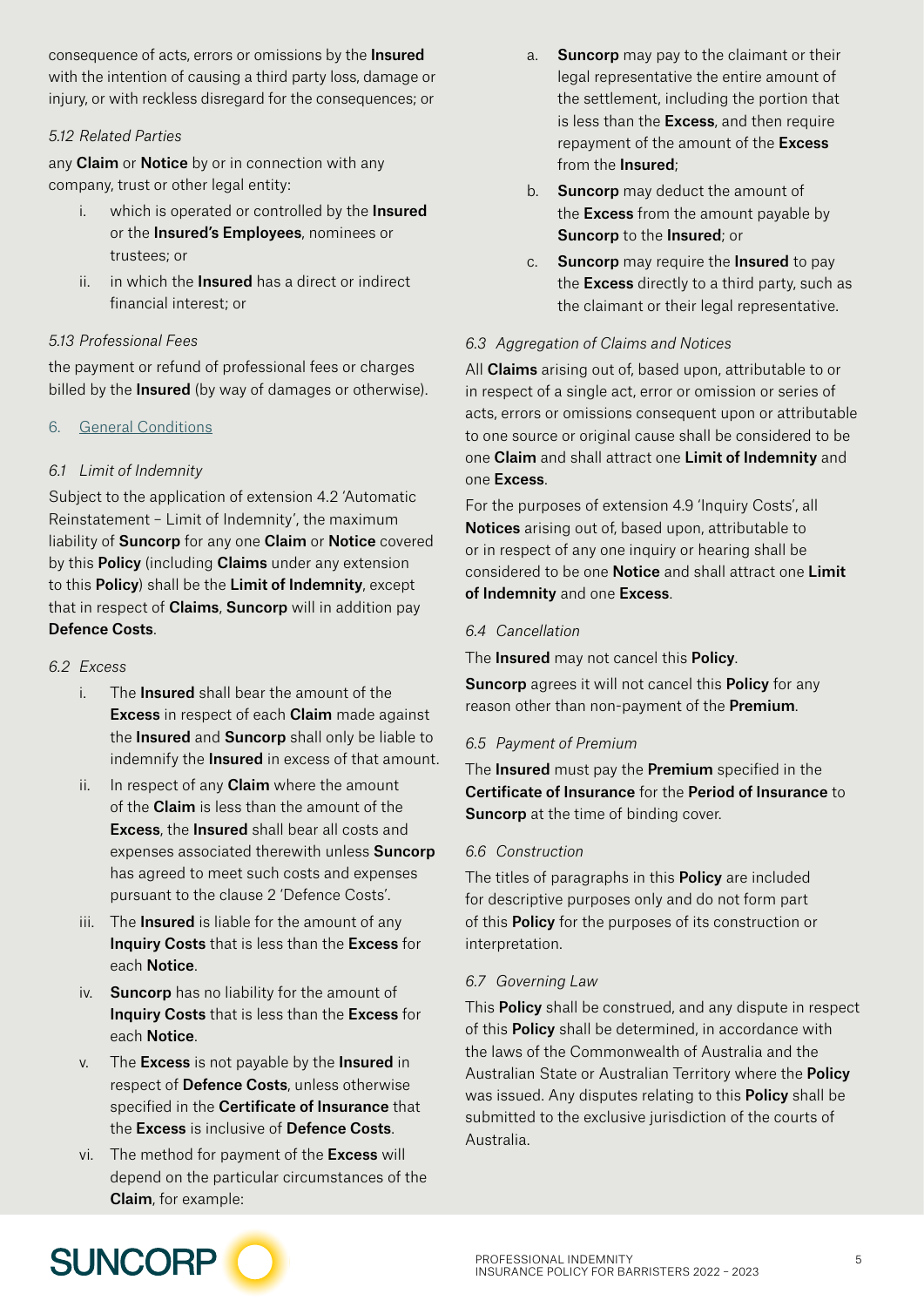#### *6.8 Territory*

The indemnity provided by this **Policy** shall be in respect of acts, errors or omissions committed anywhere in the world but shall not include:

- i. any **Claim** made in, determined pursuant to the law of, or based upon the law of, the United States of America or its territories or protectorates; or
- ii. any Claim arising out of the enforcement of judgments, orders or awards obtained within, or determined pursuant to the law of, the United States of America or its territories or protectorates.

#### *6.9 Validity*

To be valid, this **Policy** must have a current **Suncorp** Certificate of Insurance.

#### *6.10 Cease to Practice*

The Insured shall provide to Suncorp, as soon as possible:

- i. written notification of ceasing **Business**; and
- ii. written notification of the **Insured** ceasing to be the holder of a practising certificate or the Insured's name being removed from the roll of barristers.

#### *6.11 Non-Repudiation, Avoidance or Reduction of Liability*

Suncorp shall not avoid this Policy or exercise any rights under Section 28(3) of the Insurance Contracts Act 1984 (Cth) unless the **Insured's** non-disclosure or misrepresentation is fraudulent.

#### *6.12 Address for Notification*

All Claims and Notice notifications to Suncorp must be sent to

- [sunprorisk@suncorp.com.au](mailto:sunprorisk%40suncorp.com.au?subject=) or
- Claims Manager, Suncorp Professional Risks IPC 2CI278 10 Shelley Street SYDNEY NSW 2000

Any other matter required by this **Policy** to be notified, advised or reported to **Suncorp** shall be in writing and delivered to

- [sunprorisk@suncorp.com.au](mailto:sunprorisk%40suncorp.com.au?subject=) or
- Underwriting Manager, Suncorp Professional Risks IPC 2CI349

10 Shelley Street SYDNEY NSW 2000

#### *6.13 Goods and Services Tax*

As part of the Premium, Suncorp will charge the Insured an amount on account of GST, stamp duty and any other government charges and levies that apply. The Premium also includes any discounts Suncorp has given the Insured, and these discounts are applied before the addition of any applicable government taxes and charges.

The Insured must tell Suncorp about the input tax credit (ITC) the Insured is entitled to for their Premium and the Insured's claim, each time the Insured makes a claim. If the Insured does not give Suncorp this information or if the **Insured** tells **Suncorp** an incorrect ITC, **Suncorp** will not pay any GST liability the **Insured** incurs.

Suncorp's liability to the Insured will be calculated taking into account any ITC to which the Insured is entitled for any acquisition which is relevant to the claim.

In respect of the **Insured's Policy**, where the **Insured** is registered for GST purposes the **Insured** should calculate the insured amount having regard to the **Insured's** entitlement to input tax credits. The **Insured** should, therefore, consider the net amount (after all input tax credits) which is to be insured and determine an insured amount on a GST exclusive basis.

This outline of the effect of the GST on the Insured's **Policy** is for general information only. The **Insured** should not rely on this information without first seeking expert advice on the application of the GST to the **Insured's** circumstances.

'GST', 'input tax credit' and 'acquisition' have the meaning given in A New Tax System (Goods and Services Tax) Act 1999.

#### 7. Claims Conditions

In the event of a failure by the **Insured** to comply with a provision requiring the **Insured's** compliance under this section, Section 54 of the Insurance Contracts Act may apply, and pursuant to that Section, **Suncorp** may be able to:

- i. refuse a Claim; or
- ii. reduce its liability to pay a  $Claim$  by an amount that fairly represents the extent to which Suncorp's interests are prejudiced by the failure to comply.

#### *7.1 Notification of Claims and Notices*

The Insured shall provide to Suncorp written notice of any Claim or Notice as soon as reasonably possible to the address specified in general condition 6.12 'Address for Notification'.

The **Insured** shall provide such information and assistance to **Suncorp** as it reasonably requires including the nature

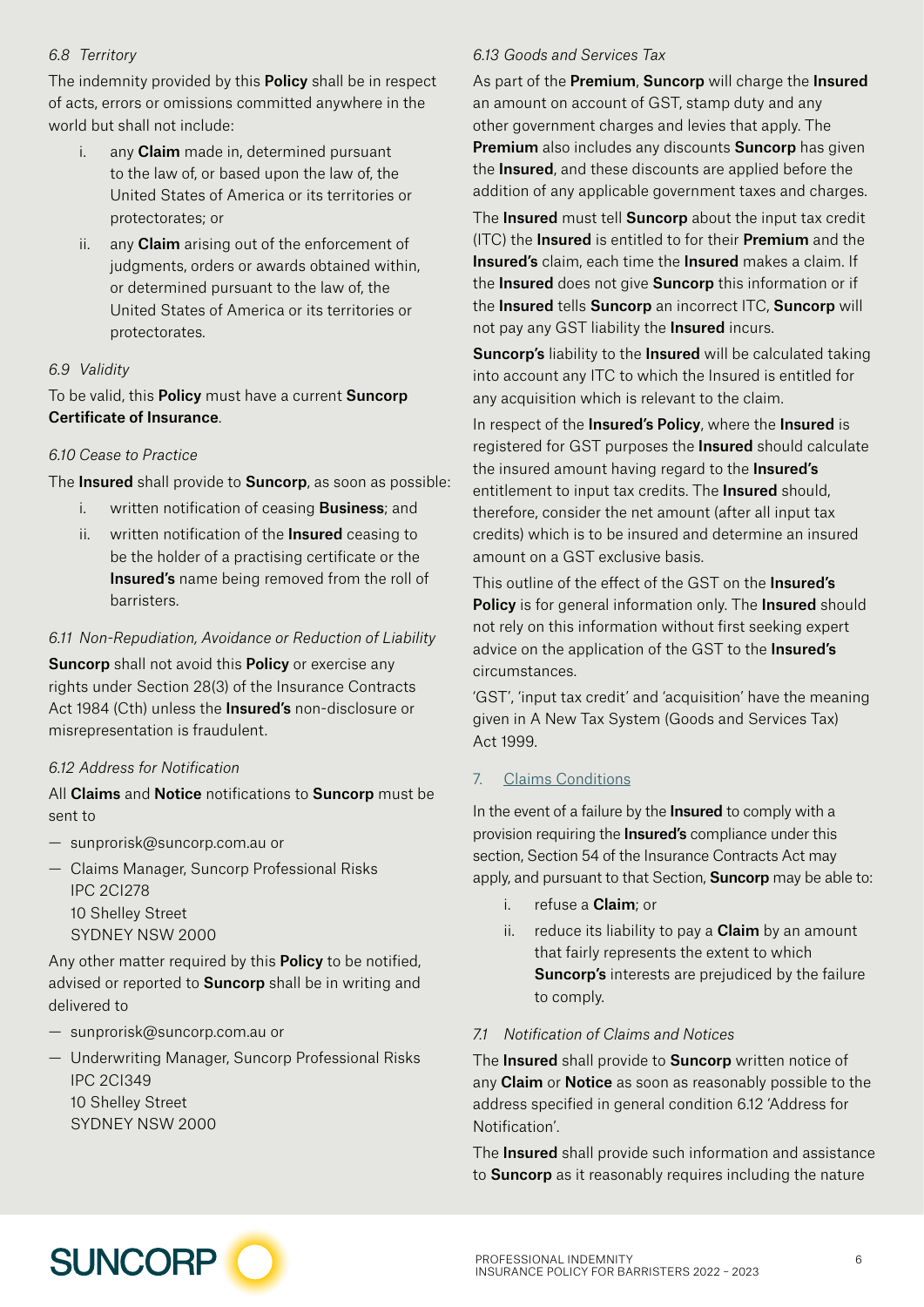of the allegations, the names of the claimants, and the manner in which the **Insured** first became aware of the Claim or Notice.

Subject to clause 2 'Defence Costs', compliance with this clause 7.1 shall be at the **Insured's** own cost.

#### *7.2 Claims Cooperation and Mitigation*

- i. Suncorp may make any investigation as is reasonably required in relation to the Claim or Notice.
- ii. The Insured must cooperate and provide Suncorp with reasonable assistance in connection with any investigation, negotiation, recovery, defence and legal proceeding or settlement of a Claim or Notice. This assistance may include:
	- a. providing a more detailed version of facts, including signing statements and affidavits;
	- b. providing further information, evidence and documentation, including such data or documentation necessary to establish and/or assert any right of contribution or indemnification against any third party;
	- c. attending court or meetings with appointed legal experts;
	- d. making available **Employees** for interviews. meetings and court attendance;
	- e. providing contact details of individuals (if available) who may have information that is relevant to the **Claim** (to the extent that the provision of such details would not breach any legally enforceable privacy or confidentiality requirement); and
	- f. providing access to systems and records (to the extent that doing so would not breach any legally enforceable privacy or confidentiality requirement).
- iii. The **Insured** must, where reasonably possible, take steps to avoid or diminish legal liability, Defence Costs or Inquiry Costs in respect of which **Suncorp** is or could be liable to indemnify the Insured.

Subject to clause 2 'Defence Costs', compliance with this clause 7.2 shall be at the **Insured's** own cost.

#### *7.3 Claims Conduct*

#### 7.3.1 Conducting the defence and settlement of the Claim

Suncorp has the right and full discretion, but is not obligated, to take over and conduct the defence or settlement of any **Claim** notified under claims condition 7.1 'Notification of Claims and Notices' (including in relation to insured, underinsured and uninsured losses). **Suncorp** may engage legal or other representatives to assist in the conduct of the **Claim**.

Suncorp reserves entirely its rights under this Policy, including its right to agree or deny cover while it assesses a Claim or conducts the defence. Suncorp's rights under this **Policy** are not affected if it does not conduct the defence.

#### 7.3.2 Conducting the response to the Notice

Suncorp has the right and full discretion, but is not obligated, to take over and conduct the response to any Notice notified under claims condition 7.1 'Notification of Claims and Notices' (including in relation to insured, underinsured and uninsured losses). Suncorp may engage legal or other representatives to assist in the conduct of such response.

- *7.4 Claims Settlement*
	- i. The **Insured** shall not admit liability (other than any statutory obligation to provide information) for or settle any **Claim**, or incur any costs or assume any contractual obligations in respect of any **Claim** or **Notice**, without the prior consent of Suncorp.
	- ii. If the **Insured** disputes a settlement recommended by **Suncorp**, the **Insured** may either:
		- a. elect to continue to defend the Claim, provided that (subject to the Limit of Indemnity) the liability of Suncorp for that **Claim** shall not exceed the amount for which the **Claim** could have been settled. plus Defence Costs up to the date of such refusal, less the Excess; or
		- b. request that the dispute be referred for the opinion of a Senior Counsel or Queen's Counsel pursuant to claims condition 7.5 'Senior Counsel Clause'.
	- iii. If, contrary to an opinion of a Senior Counsel or Queen's Counsel pursuant to claims condition 7.5 'Senior Counsel Clause', the **Insured** refuses to consent to any settlement recommended by Suncorp, the Insured may elect to continue to defend the **Claim**, provided that (subject to the Limit of Indemnity) the liability of Suncorp for that Claim shall not exceed the amount for which the **Claim** could have been settled, plus Defence Costs up to the date of such refusal, less the Excess.

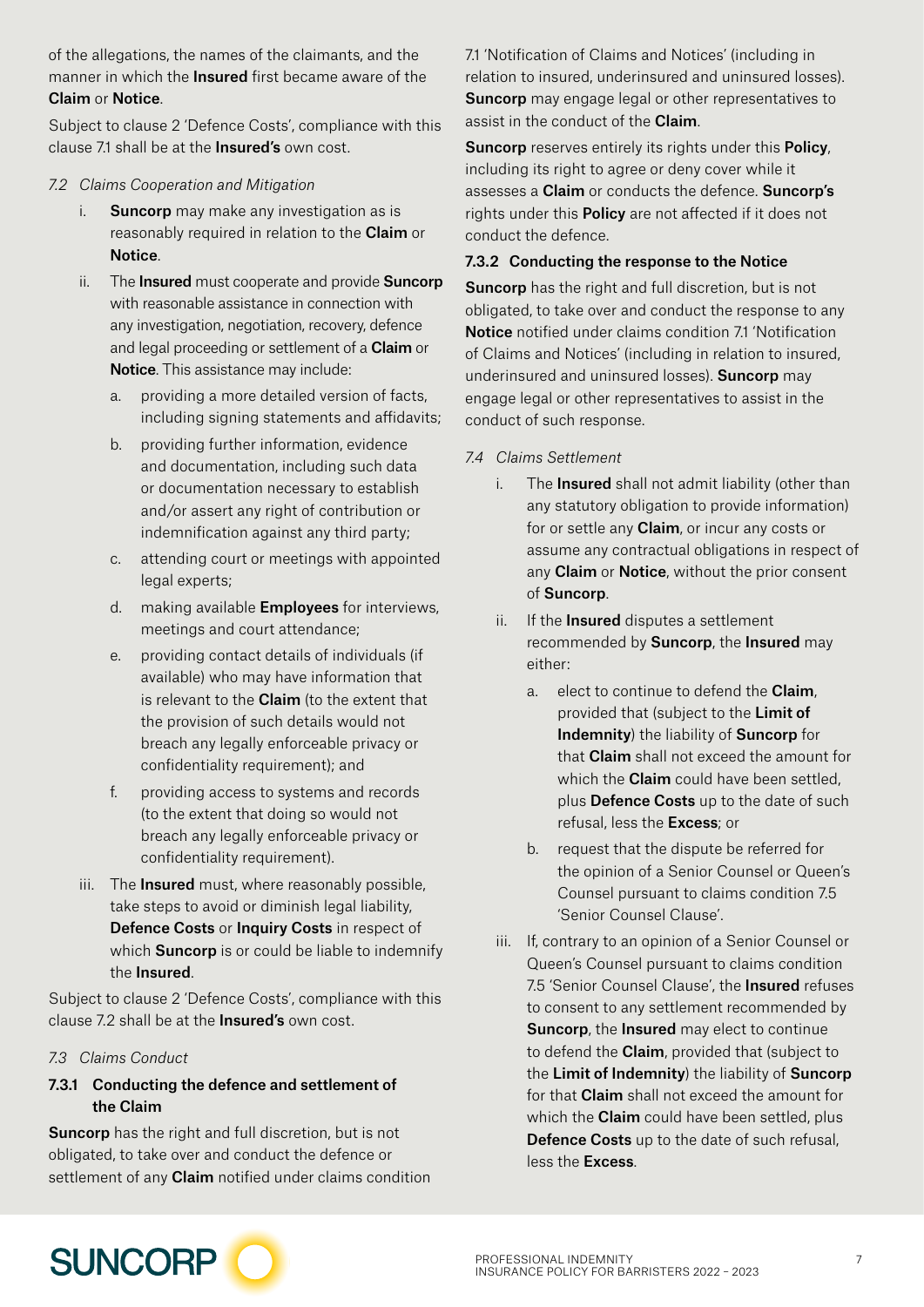#### *7.5 Senior Counsel Clause*

#### 7.5.1 Disputes about contesting or litigating the Claim

- i. Neither the Insured nor Suncorp shall be required to contest or litigate any **Claim** unless, in the opinion of a Queen's Counsel or Senior Counsel, such Claim should be contested.
- ii. The Queen's Counsel or Senior Counsel shall be mutually agreed upon by the **Insured** and **Suncorp**, or failing agreement, appointed by the Chairman/President for the time being or their nominee of the State or Territory Bar Association in the State or Territory in which the Insured's practising certificate was issued.
- iii. In formulating the opinion, Queen's Counsel or Senior Counsel shall take into consideration the economics of the matter, the damages and costs which are likely to be recovered by the plaintiff, the likely Defence Costs, the prospects of the **Insured** successfully defending the **Claim** and the prospects of recovering costs against the plaintiff in the event that the defence is successful. If so requested, the Queen's Counsel or Senior Counsel shall also provide a settlement range within which reasonable attempts could be made to settle the Claim.
- iv. The cost of the Queen's Counsel or Senior Counsel's opinion shall be regarded as part of the Defence Costs.

#### 7.5.2 Disputes about contesting the Notice

This clause 7.5.2 applies in respect of extension 4.9 'Inquiry Costs':

- i. Neither the Insured nor Suncorp shall be required to contest any disciplinary action, finding or similar decision ("Outcome") arrived at, proposed or offered by an Inquiring Body unless, in the opinion of a Queen's Counsel or Senior Counsel, such Outcome should be contested.
- ii. The Queen's Counsel or Senior Counsel shall be mutually agreed upon by the **Insured** and Suncorp, or failing agreement, appointed by the Chairman/President for the time being or their nominee of the State or Territory Bar Association in the State or Territory in which the Insured's practising certificate was issued.
- iii. In formulating the opinion, the Queen's Counsel or Senior Counsel shall consider the reasonability of the Outcome, the prospects of successfully contesting the Outcome and the likely Inquiry Costs. The Queen's Counsel or

Senior Counsel may also recommend alternative responses to the Outcome.

- iv. If it is the opinion of the Queen's Counsel or Senior Counsel that the Outcome should not be contested, then **Suncorp** shall be entitled to deny cover under extension 4.9 'Inquiry Costs' for any **Inquiry Costs** subsequently incurred to contest the Outcome.
- v. The cost of the Queen's Counsel or Senior Counsel opinion shall be paid by Suncorp and shall not be regarded as part of the Inquiry Costs.

#### *7.6 Recovery Rights*

#### 7.6.1 Preservation of rights of recovery

The **Insured** must preserve its rights to recovery.

The Insured must not, without Suncorp's prior consent:

- i. enter into any agreement whereby the **Insured** releases, agrees not to sue on, waives or prejudices, any rights to recover from a person or organisation who is or could have been liable to compensate the **Insured** for any loss, damage or legal liability;
- ii. enter into any deed or agreement excluding, limiting or delaying the legal rights of recovery against another party; or
- iii. enter into any arrangement or compromise or do any act whereby any rights or remedies to which **Suncorp** would be subrogated in respect to such loss, damage or legal liability are or may be prejudiced.

#### 7.6.2 Rights of recovery

In the event of any payment under this **Policy, Suncorp** will be subrogated to all the **Insured's** rights of recovery against any person or organisation.

Suncorp has the right and full discretion but is not obligated to take over and conduct in the name of the Insured any recovery action (including in relation to insured, uninsured and underinsured losses). Suncorp may engage legal or other representatives to assist in the conduct of any recovery action.

**Suncorp** shall not exercise its rights of subrogation against an **Employee** in connection with a **Claim**, unless it can establish that exclusion 5.2 'Fraud and Dishonesty' applies to that Claim and to that Employee.

#### *7.7 Application of Recoveries*

All recoveries obtained from other parties will be allocated, after the payment or settlement of any **Claim** under this Policy, as follows:

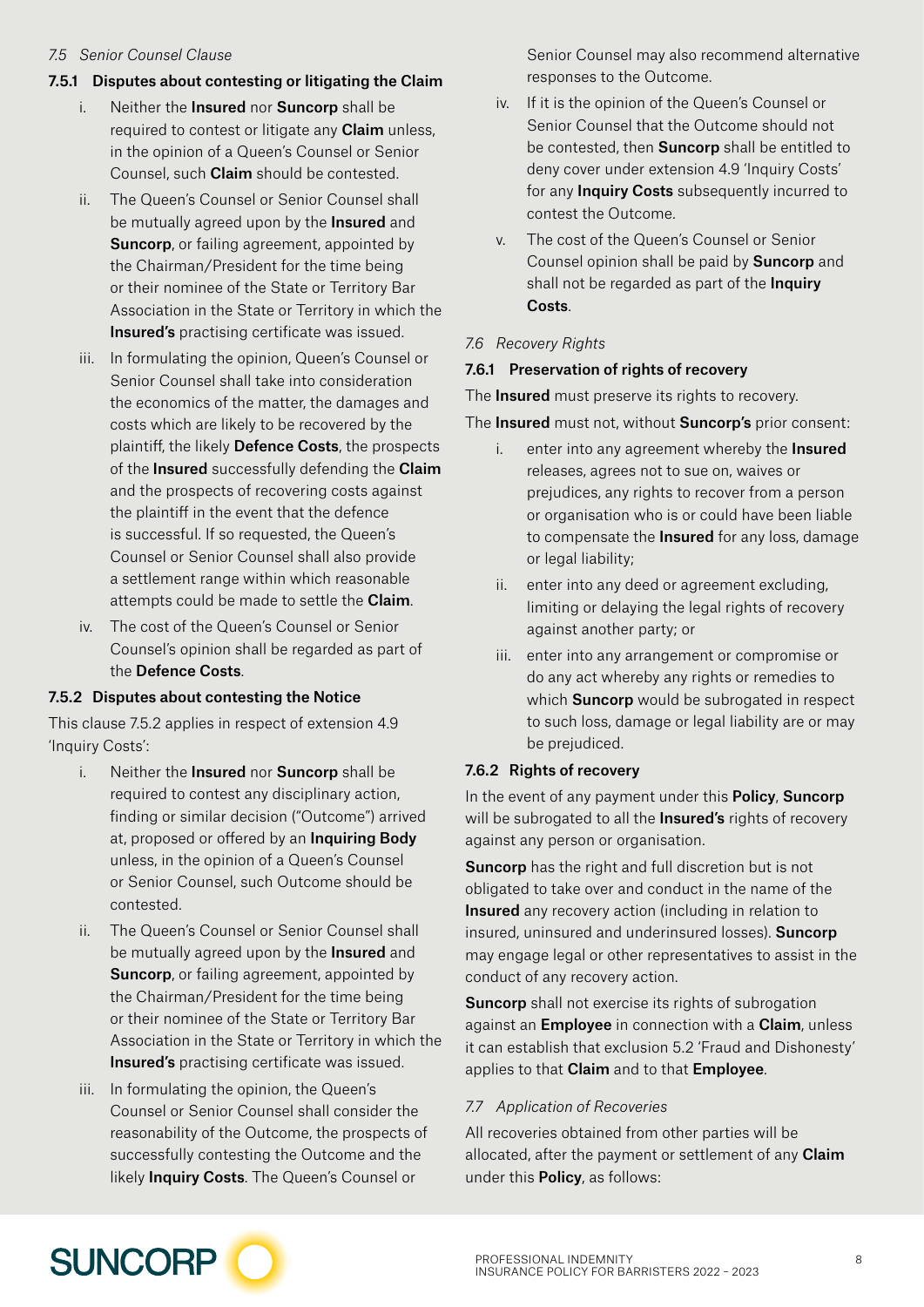- i. firstly, to the benefit of the **Insured** to reduce or extinguish the amount of compensation, claimant's costs and expenses, Costs Orders, or Defence Costs to the extent that such amounts would have been paid under this **Policy** but for the fact that such amounts exceed the sum of:
	- a. the Limit of Indemnity;
	- b. Defence Costs payable in addition to the Limit of Indemnity;
	- c. the **Excess** where applicable:
- ii. secondly, to the benefit of **Suncorp** for all sums paid in settlement, defence or investigation of any Claim under this Policy; and
- iii. thirdly, to the benefit of the Insured.

All recoveries will be applied as above only after deduction of the reasonable cost of obtaining such recovery. All recoveries made prior to payment or settlement of any **Claim** under this **Policy** will be held by Suncorp and applied as stated above after settlement if any is made.

Recoveries do not include any amount recovered from insurance, surety, reinsurance, security or indemnity taken for the benefit of **Suncorp**.

#### 8. Definitions

The following words shall have the same special meaning throughout this **Policy**, whether expressed in the singular or plural. If a word has a special meaning, it will appear in the **Policy** in bold type and with a capital letter.

- 8.1 Act means the Legal Profession Act 2006 (ACT), Legal Profession Uniform Law (NSW), Legal Profession Act 2007 (QLD), the Legal Profession Uniform Law (VIC), the Legal Profession Act 2007 (Tas), Legal Profession Act 2008 (WA) or similar legislation regulating the **Business** enacted by any State or Territory of the Commonwealth of Australia, including the Legal Profession Uniform Law and any subsequent legislation which operates in lieu of such legislation.
- 8.2 Bodily Injury means physical or bodily injury, sickness, death, disease or any psychological or psychiatric injury.
- 8.3 Business means the provision of professional services of a barrister, which are provided in the normal course of carrying on the practice of a barrister in private practice, including acting as a mediator or arbitrator.
- 8.4 Certificate of Insurance means the Suncorp Certificate of Insurance, which attaches to and forms part of this **Policy**.
- 8.5 Claim means any:
	- i. demand made against the **Insured** by a third party for compensation however conveyed including, but not limited to, a writ, summons, application or other original legal or arbitral proceedings, cross claim, or counter claim issued against and served upon the **Insured**;
	- ii. notification to the Insured of Statutory Proceedings; or
	- iii. **Contempt Proceedings** brought against the Insured and in which the Insured is required to appear.
- 8.6 Company means the previous issuers of this Policy being:
	- i. Suncorp Metway Insurance Limited ABN 83 075 695 966; or
	- ii. AAI Limited ABN 48 005 297 807 trading as Vero Insurance.
- 8.7 **Compensation Order** means any order for monetary compensation made against the **Insured** pursuant to the Act, arising from conduct not otherwise subject to any exclusion in this **Policy**.
- 8.8 Computer System means any computer, hardware, software, communications system, electronic device (including, but not limited to, any smart phone, laptop, tablet, wearable device), server, cloud or microcontroller including any similar system or any configuration of the aforementioned and including any associated input, output or data storage device, networking equipment or back up facility.
- 8.9 **Contempt Proceedings** means any proceedings of a disciplinary nature including but not limited to undermining the authority, performance or dignity of the court that has been brought against the Insured before a tribunal, court or other body which has jurisdiction under the **Act** to hear proceedings against that barrister.
- 8.10 **Cost Order** means a cost order made against the Insured pursuant to the Act, arising from conduct not otherwise subject to any exclusion in this Policy.

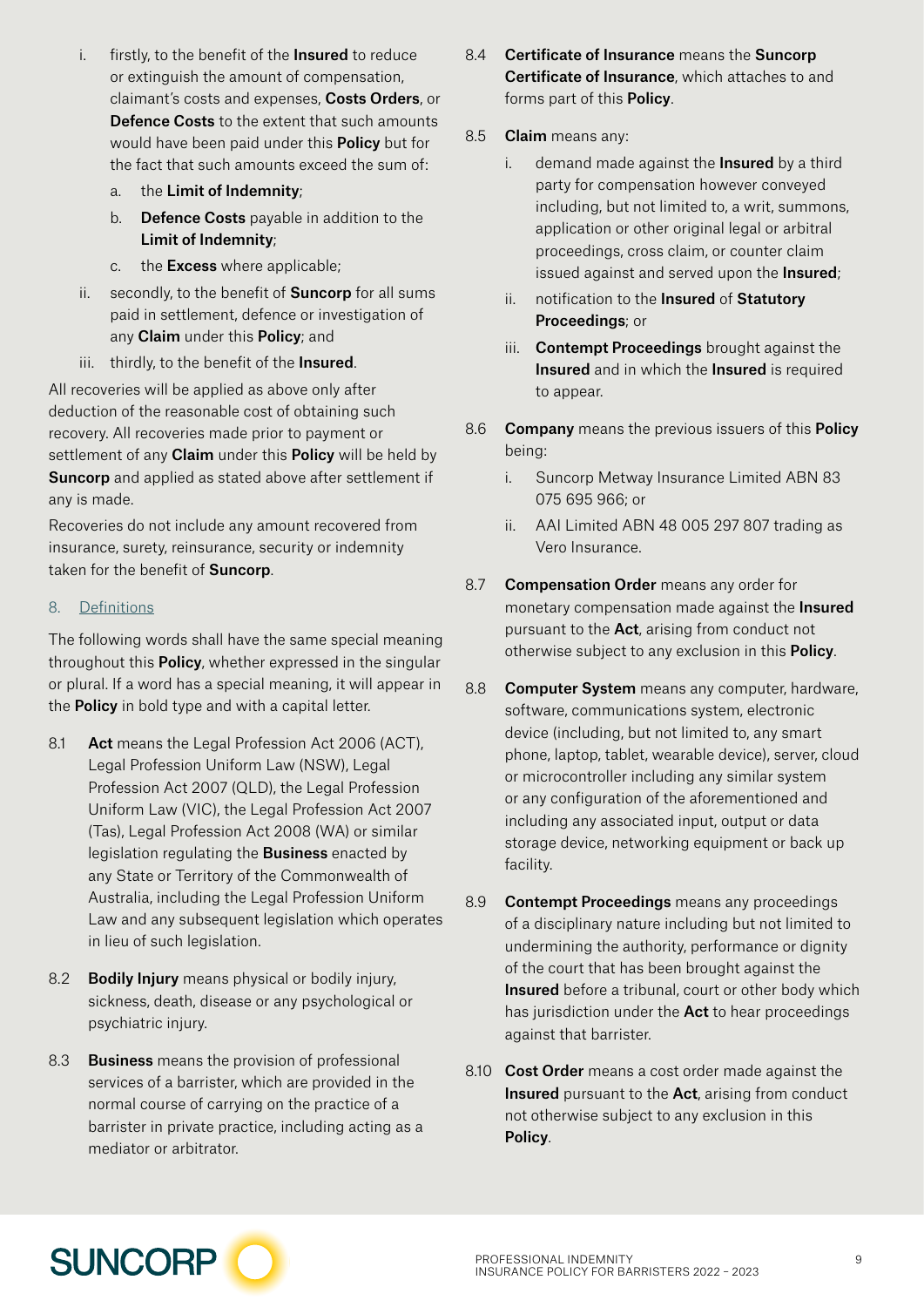- 8.11 **Data** means information, facts, concepts, code or any other information of any kind that is converted, recorded or transmitted in a form to be accessed, communicated, displayed, distributed, interpreted, processed, transmitted or stored or used in or by a Computer System.
- 8.12 Defence Costs means the legal costs and associated charges and expenses (other than wages or salaries or fees of the Insured or Inquiry Costs) incurred by **Suncorp** or the **Insured** in defending, investigating, settling or monitoring any **Claim**.
- 8.13 Documents means tangible deeds, wills, agreements, maps, plans, drawings, records, designs, books of account, books, letters, certificates, forms and documents of any nature whatsoever, whether written, printed or reproduced by any method including computer printouts BUT DOES NOT MEAN bearer bonds or coupons, stamps, bank or currency notes, any negotiable instrument, or Data.
- 8.14 **Employee** means any barrister's clerk, the services of whom are utilised by the Insured and any person employed under a contract of service, during or prior to commencement of the **Period of Insurance**.
- 8.15 **Excess** means the amount specified in the Certificate of Insurance.
- 8.16 Inquiring Body means an individual, professional body or court which has jurisdiction under the Act to supervise, inquire, or investigate in relation to the **Insured's** conduct as a barrister or suitability to practice as a barrister. **Inquiring Body** does not mean the Office of Australian Information Commissioner (including but not limited to Australian Information Commissioner/Privacy Commissioner) or the Australian Cyber Security Centre.
- 8.17 Inquiry Costs means the legal costs and expenses incurred by **Suncorp** or the **Insured** (other than Defence Costs) arising out of any Notice.
- 8.18 **Insured** means the person specified as the Insured in the **Certificate of Insurance** and who is the holder of a practising certificate and whose name has been entered on the roll of barristers or has otherwise bound themself in writing to adhere to the Barrister Rules as applicable, at the time of effecting this Policy.
- 8.19 Limit of Indemnity means the amount specified in the Certificate of Insurance and is inclusive of

claimant's costs. The Limit of Indemnity stated in the Certificate of Insurance is exclusive of GST.

- 8.20 Notice means a notice from an Inquiring Body requiring a response from the **Insured** or requiring the **Insured's** attendance at an inquiry or hearing held before the Inquiring Body.
- 8.21 Period of Insurance means the period specified in the Certificate of Insurance.
- 8.22 Policy means:
	- i. this **Policy** wording together with the Certificate of Insurance; and
	- ii. any **Endorsement(s)** agreed to by **Suncorp** either at inception or during the **Period of** Insurance.
- 8.23 Premium means the total amount specified in the Certificate of Insurance.
- 8.24 Retired Insured means the person specified as the Insured in the Certificate of Insurance if that person has during or within one day after the expiry of the Period of Insurance:
	- i. ceased to conduct the **Business**; and
	- ii. ceased to be the holder of a practising certificate as a barrister only issued by an Australian State or Territory Bar Association, or other regulatory body responsible for issuing practising certificates to Australian legal practitioners.

If a person has held a practising certificate until the expiry of the **Period of Insurance**, but does not renew their practising certificate for the period commencing immediately after the expiry of the **Period of Insurance**, then for the purposes of paragraph ii. above that person shall be deemed to have ceased to be the holder of a practising certificate during the Period of Insurance.

- 8.25 **Retirement Date** means the date on which the Insured became a Retired Insured.
- 8.26 Retroactive Date means the date specified in the Certificate of Insurance.
- 8.27 Statutory Proceedings means any proceedings of a disciplinary nature against the **Insured** before a tribunal, court or other body which has jurisdiction under the **Act** to hear proceedings of that type against a barrister.

8.28 Suncorp means AAI Limited ABN 48 005 297 807. End of Policy wording

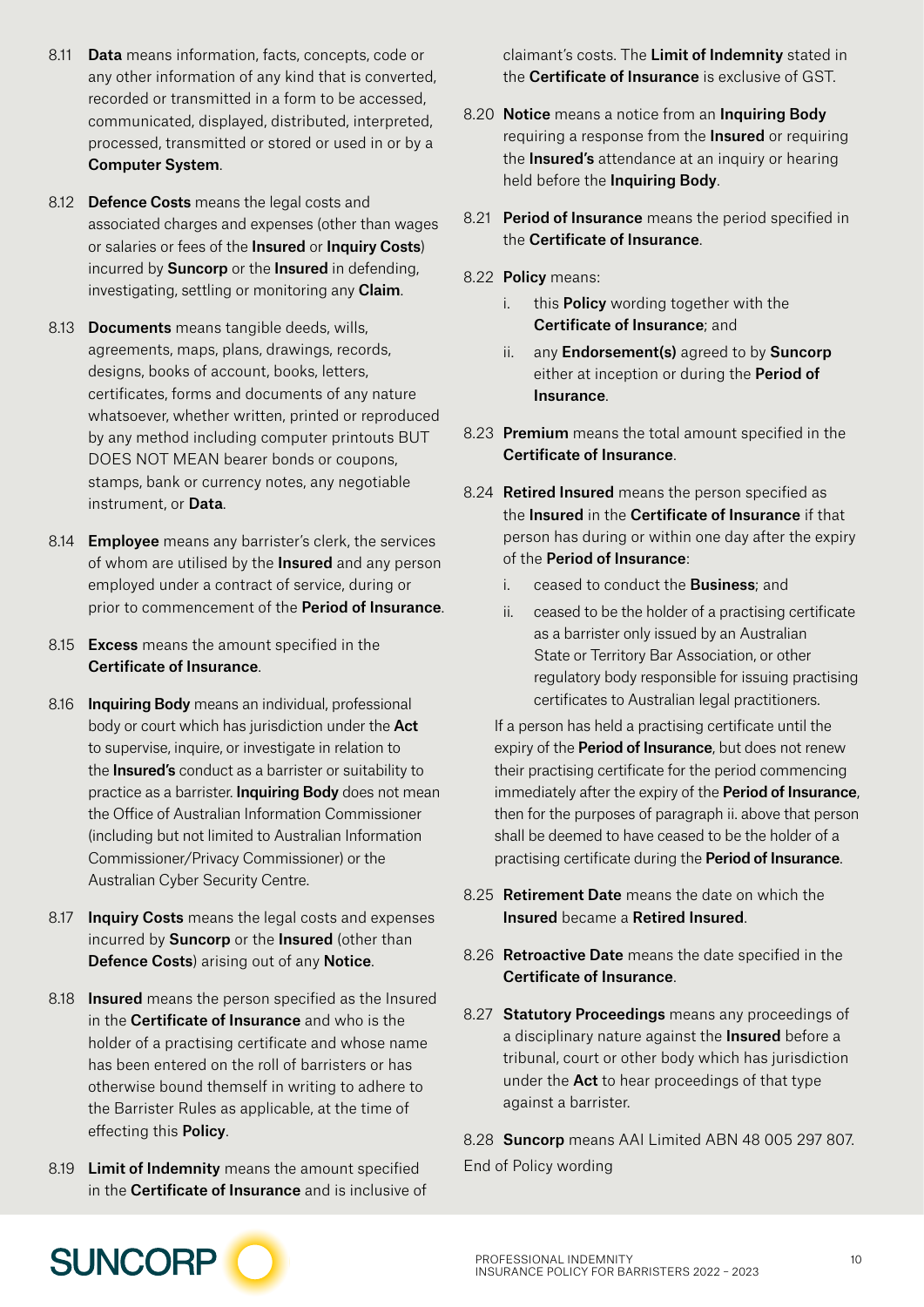## **Notices**

These notices do not form part of the policy.

#### Your duty of disclosure

Before you enter into an insurance contract, you have a duty to tell us anything that you know, or could reasonably be expected to know, that may affect our decision to insure you and on what terms.

You have this duty until we agree to insure you.

You have the same duty before you renew, extend, vary or reinstate an insurance contract.

You do not need to tell us anything that:

- reduces the risk we insure you for;
- is common knowledge;
- we know or should know as an insurer; or
- we waive your duty to tell us about.

#### *If you do not tell us something*

If you do not tell us anything you are required to, we may cancel your contract or reduce the amount we will pay you if you make a claim, or both.

If your failure to tell us is fraudulent, we may refuse to pay a claim and treat the contract as if it never existed.

#### Suncorp Group Notice

Various products and services are provided by different entities in the Suncorp Group. The different entities in the Suncorp Group are not responsible for, do not guarantee and are not liable in respect of products or services provided by other entities in the Suncorp Group.

Suncorp Bank does not guarantee and is not liable for this product.

This product is not a bank deposit or other bank liability.

#### **Privacy**

We will collect your personal information for a range of purposes relating to the products and services we provide. We'll use a variety of methods to collect your personal information, including written forms, telephone calls, internet forms, emails, online activity, cookies and technology.

If we ask for your personal information and you don't provide it, we may not be able to provide you with certain products or services.

We may also collect your personal information from or disclose it to other people and organisations for purposes that relate to the products and services we provide to you. Sometimes these people or organisations are located overseas.

The Suncorp Barristers Insurance Privacy Statement provides more information about how we collect, handle, use and disclose your personal information.

You have the right to access and correct your personal information held by us and you can find information about how to do this in the Suncorp Group Privacy Policy.

The policy also includes information about how you can complain about a breach of the Australian Privacy Principles and how we'll deal with such a complaint. You can get a copy of the Suncorp Group Privacy Policy by:

- Visiting [www.suncorp.com.au/privacy](http://www.suncorp.com.au/privacy)
- Calling us on 13 11 55
- Emailing us at [privacyaccessrequests@suncorp.com.au](mailto:privacyaccessrequests%40suncorp.com.au?subject=)

#### General Insurance Code of Practice

We support the General Insurance Code of Practice. A copy of the Code can be obtained from the Insurance Council of Australia by:

- Telephone (02) 9253 5100 or 1300 728 228
- Website [www.insurancecouncil.com.au](http://www.insurancecouncil.com.au)

#### Our complaints handling procedures

We are committed to:

- listening to what you tell us;
- being accurate and honest in telling you about our products and services;
- communicating with you clearly; and
- resolving any complaints or concerns you have in a fair, transparent and timely manner.

#### How to contact us with a complaint

#### *Let us know*

If you experience a problem, are not satisfied with our products or services or a decision we have made, let us know so that we can help.

Contact us:

- By phone: 1300 888 073
- By email: [claims@vero.com.au](mailto:claims%40vero.com.au?subject=)

Complaints can usually be resolved on the spot or within 5 business days.

#### *Review by our Customer Relations Team*

If we are not able to resolve your complaint or you would prefer not to contact the people who provided your initial service, our Customer Relations team can assist:

- By phone: 1300 264 470
- By email: [idr@vero.com.au](mailto:idr%40vero.com.au%20?subject=)